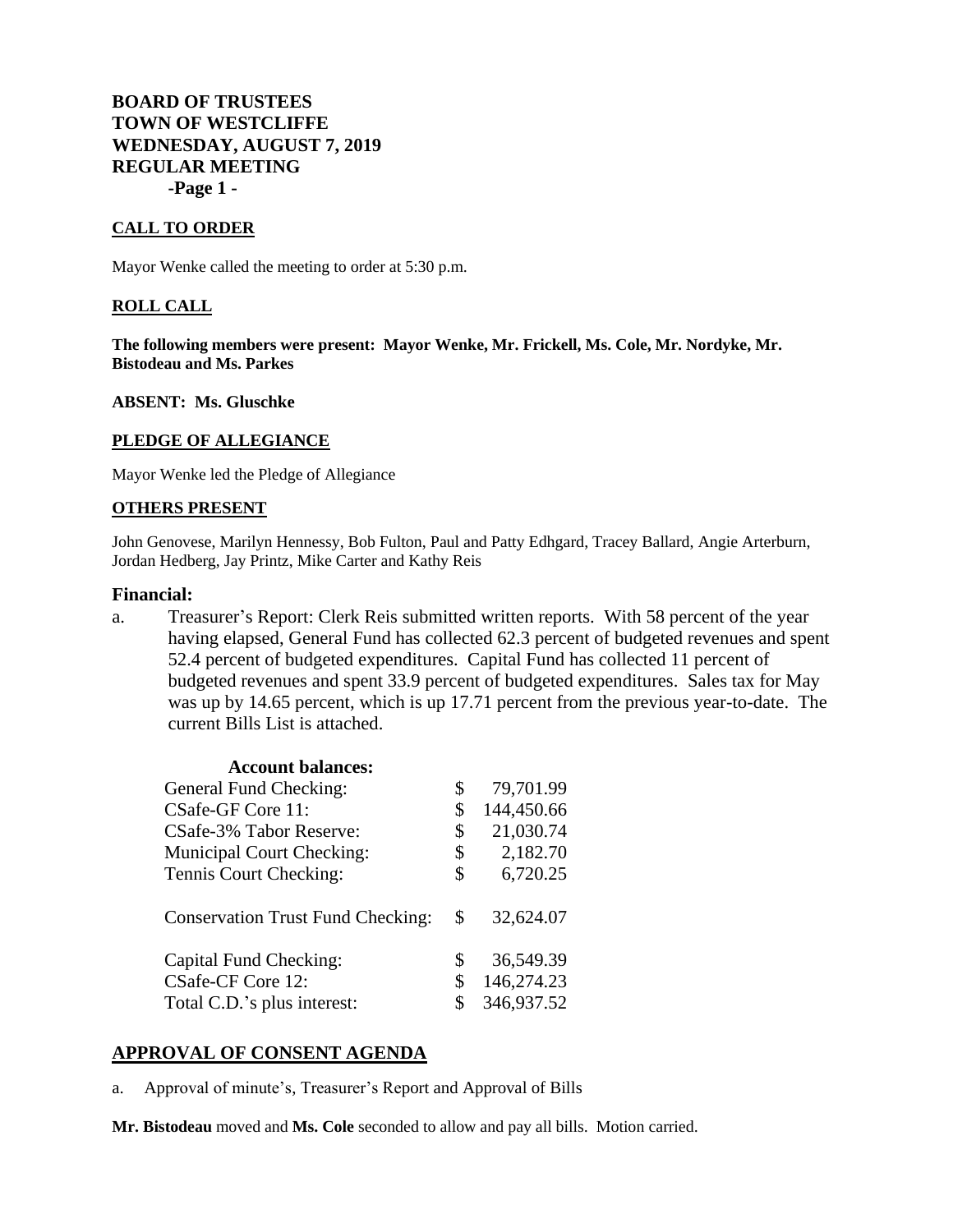### **OLD BUSINESS**

## **a. Consideration of request to approve Resolution 4-2019 for the sale of property on Powell Street in Block 22.**

This is just a formality; the decision was made by motion at the July meeting.

# **ACTION: Mr. Bistodeau** moved and **Ms. Cole s**econded to approve Resolution 4-2019 for the sale of property on Powell Street in Block 22.

## **b. Consideration of accepting the highest bid for selling 305 Main Street.**

One qualified bid was submitted by Rockwell Carr. The bid was read as follows: "I bid the amount of \$153,500.00. Attached please find verification of funds issued by Barclays Bank and cashiers check in the amount of \$5,000.00 for deposit. Thank you, Rockwell Carr."

The Mayor read the verification of funds letter and found it to be sufficient. The Board of Trustees and staff thanked Mr. Carr.

## **ACTION: Mr. Nordyke** moved and **Mr. Frickell s**econded to accepted the bid. Motion carried.

Mr. Carr had a couple of questions. One being, will the Town provide Title Insurance. Attorney Printz stated that the Town will provide a General Warranty Deed and Title Insurance at the Town's expense.

The second thing, I understand it is being sold as in current condition. Is the Town prepared to state to me that there are no none significant defects? Attorney Printz responded that the Town will to the best of their knowledge we will stipulate no known significant defects that we haven't previously disclosed to you.

### **NEW BUSINESS**

### **a. Presentation for the Arts Hullabaloo-Angie Arterburn.**

Ms. Arterburn explained that Arts Hullabaloo is a three-day event with different activities all weekend. We would like to have a sidewalk chalk art demonstration by a professional artist (sponsored by the Rebecca's Fund), on the corner of 2nd Street on the east sidewalk. It would be family oriented art work. Westcliffe Home and Ranch didn't have any issues of it being in that location.

The Board Trustees didn't state any concerns.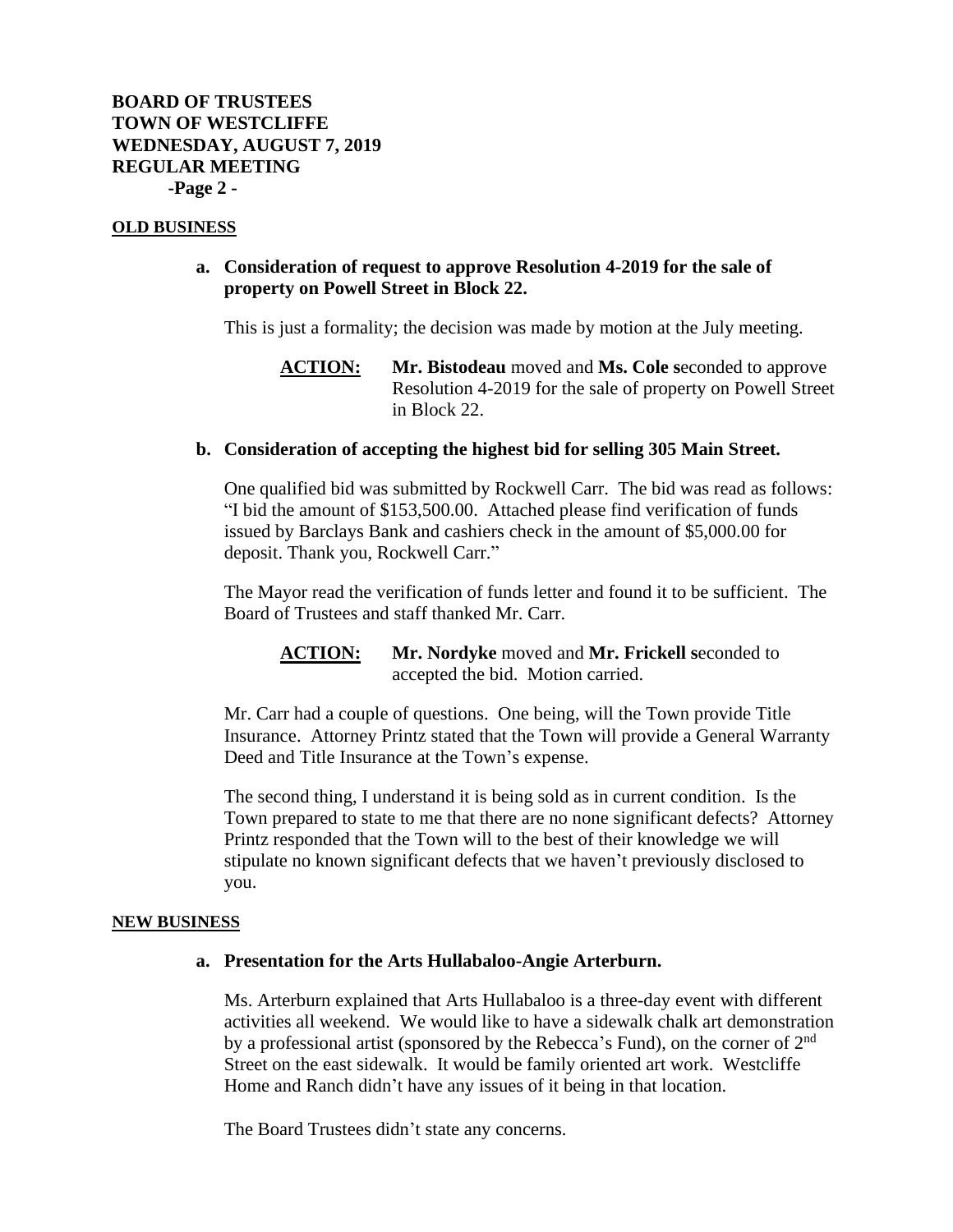### **NEW BUSINESS CONTINUED**

### **b. Sheriff quarterly report.**

Sheriff Byerly reported that 35% of all calls were in Westcliffe. The department was more active in the second quarter due to more people in town. There were 6 DUI stops, 163 traffic stops in the second quarter in the town.

In 2018 the from January to July there were 32 DUI's, the numbers are the same for 2019 in that same time frame. The liquor establishments have been calling in if there are problems with overserving issues.

He reported there are some citizens that have started a business giving rides to folks that may have had too much to drink.

Sheriff Byerly also talked about needing to increase the contract with the sheriff's department by 3% for 2020 due to cost of doing business. He also talked about the possibility of moving dispatch services to Fremont County. We are having staffing problems, currently running with 3 dispatchers to cover 24/7. Being a stressful job, it is hard to fill with the wages we can afford to pay. It could be that our dispatch run part-time and switching the uncovered time to Fremont. Fremont County uses the same system we do, so it would be a relatively easy transition. It isn't just about money; the dispatchers can't work 260 hours a month each. The decision will be made prior to your next meeting and will be made public.

# **c. Consideration of request to participate in an Inter-Governmental Agreement between the Town of Westcliffe, Town of Silver Cliff and Custer County to develop a Broadband Design Plan.**

There is not an agreement to sign to date. At this point this is just informational, the IGA should be available soon.

Jordan Hedberg with the Wet Mountain Tribune reported that there will be a story in next weeks paper regarding the work Centurylink is doing in the area.

John Genovese agreed to assist the three entities in sorting this out. He stated there should be one point of contact to get the information needed. Mr. Genovese had previously worked for Centurylink and is very familiar with them.

It was decided that Mike Carter and John Genovese get the information needed and schedule a meeting with Centurylink and the two Towns and County. Also Mr. Carter will get the information as to what they are doing prior to issuing a permit prior to excavating in the Town.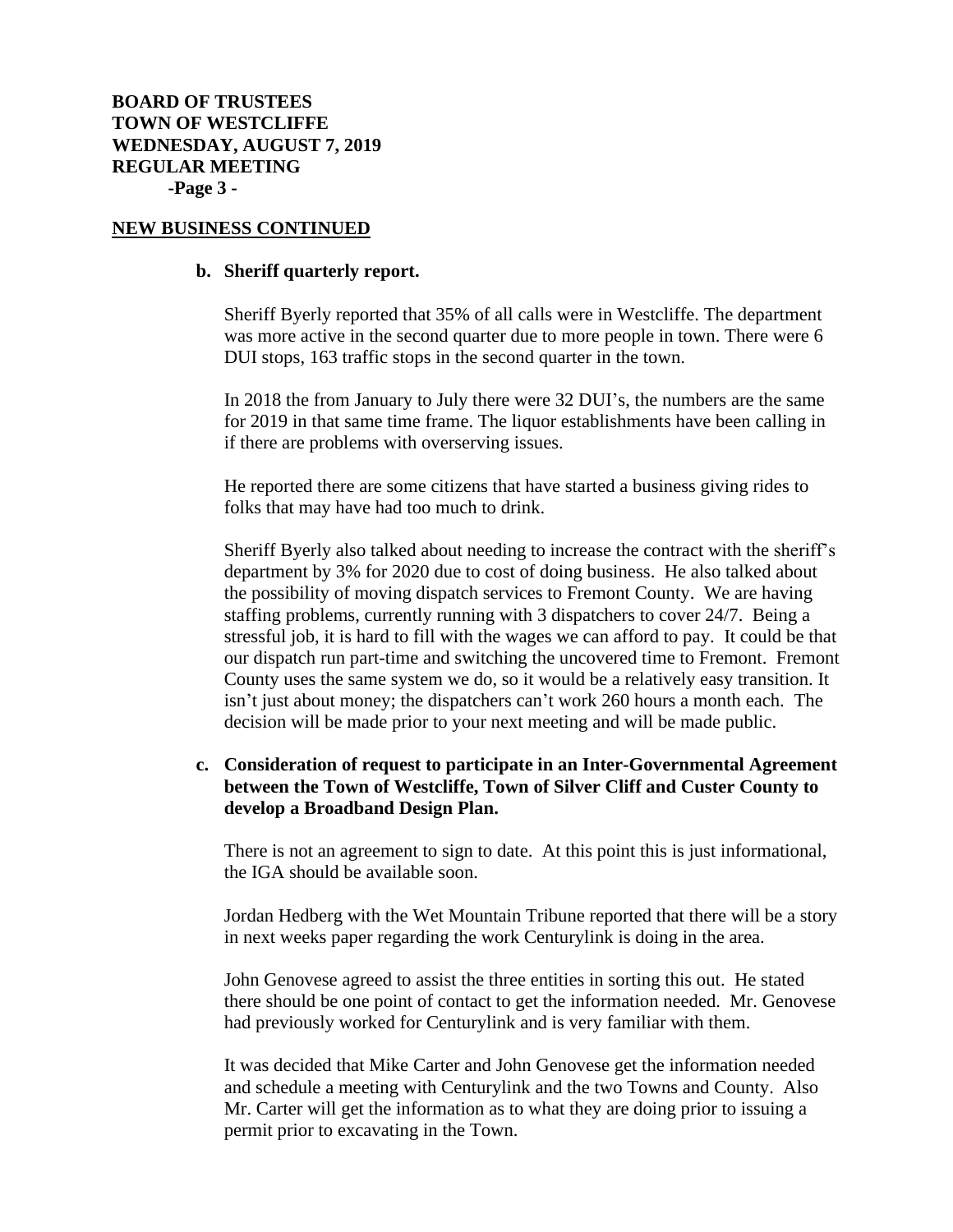## **NEW BUSINESS CONTINUED**

## **d**. **Consideration of request to approve Ord. 6-2019 submitting a ballot question to increase sales tax on the Special Municipal Election November 5, 2019.**

Mayor Wenke read the ordinance into the record. There was a concern on the language as it may be confusing.

A friendly motion was made to amend as follows: I would like to change the sales tax narrative to read Shall the Town of Westcliffe, Colorado increase the town sales tax from 2% to 3%, this is a 1% increase. Mr. Frickell and Ms. Cole accepted to amended the motion as follows.

**ACTION: Mr. Frickell** moved and **Ms. Cole s**econded to approve Ord. 6-2019 submitting a ballot question to increase sales tax on the Special Municipal Election November 5, 2019. Change the narrative to read "Shall the Town of Westcliffe, Colorado increase the town sales tax from 2% to 3%, this is a 1% increase". Motion carried.

## **e. Staff quarterly reports.**

This will be moved to the September meeting.

## **f. CML staff reports.**

This has been moved to the September meeting.

## **g. Executive Session for the purpose of determining positions relative to matters that may be subject to negotiations, developing strategy for negotiations, and/or instructing negotiators under C.R.S. Section 24-6-402(4) (e).**

There wasn't a need to go into executive session for this subject.

An Executive session was called for a personnel matter under C.R.S. Section 24- 6-402(2) (f) and not involving: any specific employees who have requested discussion of the matter in open session; any member of this body or any elected official; the appointment of any person to fill an office of this body or of an

**ACTION: Mr. Frickell** moved and **Ms. Cole s**econded to approve Ord. 6-2019 submitting a ballot question to increase sales tax on the Special Municipal Election November 5, 2019. Motion died and was amended.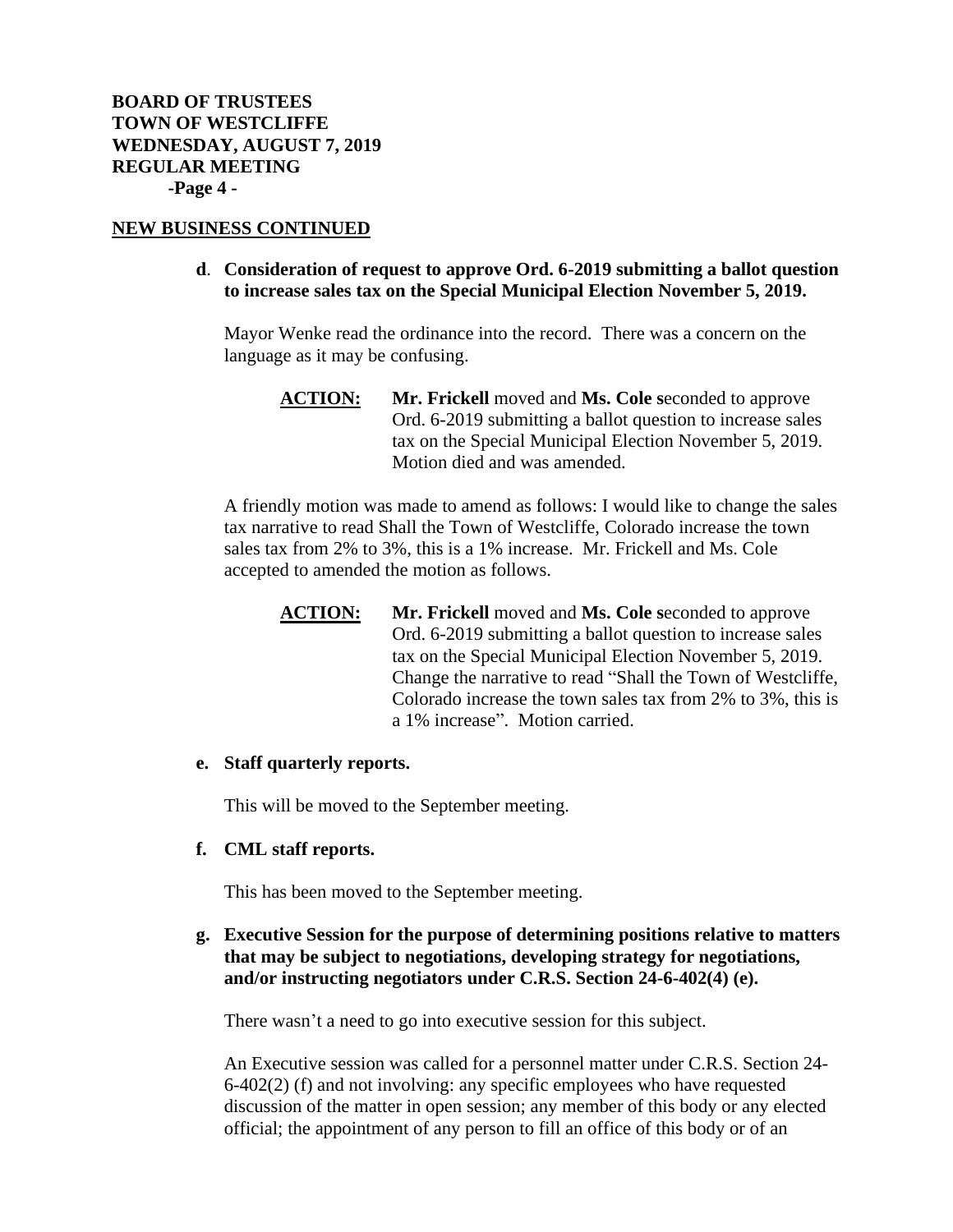# **BOARD OF TRUSTEES TOWN OF WESTCLIFFE WEDNESDAY, AUGUST 7, 2019 REGULAR MEETING -Page 5 -**

## **NEW BUSINESS CONTINUED**

elected official; or personnel policies that do not require the discussion of matters personal to particular employees.

**ACTION: Mr. Bistodeau** moved and **Mr. Nordyke** seconded to move into executive session for a personal matter allowed by C.R.S. Section 24-6-402(2) (f) and not involving: any specific employees who have requested discussion of the matter in open session; any member of this body or any elected official; the appointment of any person to fill an office of this body or of an elected official; or personnel policies that do not require the discussion of matters personal to particular employees. Motion carried.

At 7:25 p.m. the regular meeting was recessed. Executive Session was convened at 7:26 p.m.

## **Regular Meeting**

At 7:50 p.m., Mayor Wenke reconvened the regular meeting and announced that the Executive Session had been concluded. He stated that in addition to himself, the participants in the Executive Session were Ms. Parkes, Mr. Frickell, Mr. Nordyke, Mr. Bistodeau, Ms. Cole, Mike Carter, Jay Printz and Kathy Reis. For the record, Mayor Wenke asked that if any person participating in the Executive Session who believed that any substantial discussion of any matters not included in the motion to go into Executive session occurred during the Executive Session in violation of the Open Meetings Law, to state his or her concerns for the record.

The board directed the Town Clerk to put ads in both local papers, Pueblo West, Mountain Mail, Daily Record, Indeed.com, Facebook and on the CML website. The search committee will be Mayor Wenke, Mike Carter, Mr. Nordyke and Mr. Bistodeau.

### **STAFF & COMMITTEE REPORTS**

### **a. Report from Town Clerk – Kathy Reis**

- 1. **Tennis Courts**-We are taking a year long process to get user groups and raise more matching funds to re-apply for the grant in 2020.
- 2. **Lowe's**-is under investigation by the Colorado State Liquor Enforcement for selling under cost. This is due to a complaint from a citizen. I will let you know the results. If they are charged, the renewal application will come before you. I can't approve it administratively.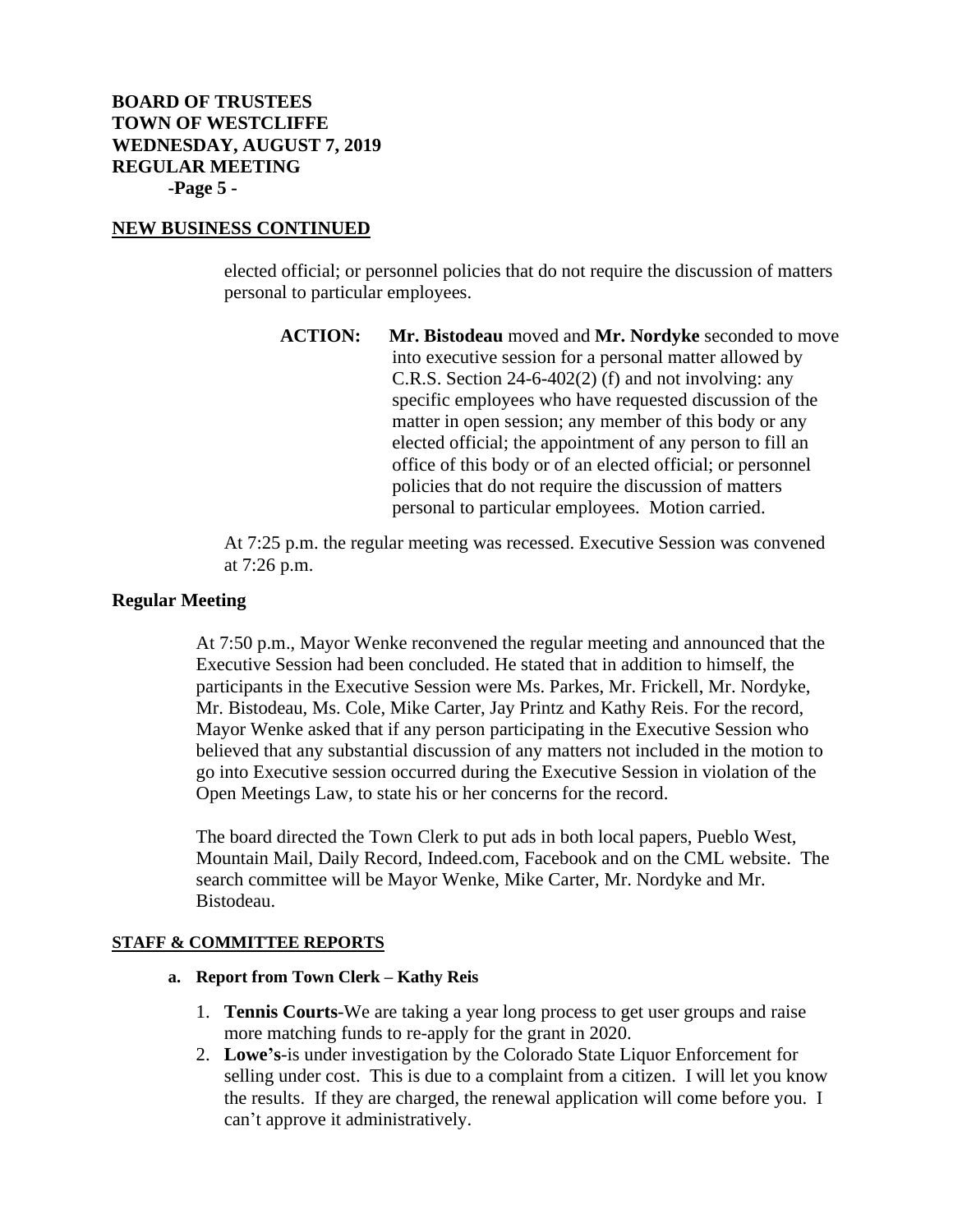# **BOARD OF TRUSTEES TOWN OF WESTCLIFFE WEDNESDAY, AUGUST 7, 2019 REGULAR MEETING -Page 6 -**

### **STAFF & COMMITTEE REPORTS CONTINUED**

- 3. **Water Augmentation** phone conference call was cancelled. Attorney Printz clarified that it would be rescheduled.
- 4. **Ms. Gluschke** turned in her laptop. We have not received her resignation letter yet. A new Mayor Pro-Tem will need to be appointed at the next meeting. You can decide whether or not to put an ad in the paper. You will have 60 days from the date the seat becomes vacant. Mayor Wenke understood the Board of Trustees need to approve the appointment and announced he would like to appoint Jim Bistodeau as Mayor Pro-Tem at the next meeting.
- 5. **Office equipment**-We plan on putting the information on Facebook to sell miscellaneous items we are no longer using.
- 6. **CML District 13** meeting and dinner is September 5.
- 7. **Minutes**-A sample of a simplified financial section was presented, the board was fine with the changes.

### **b. Report from Building and Zoning – Mike Carter**

- 1. **Chip Seal**-Is complete. Rain created issues preventing getting everything done as we would have liked. We did a seal coat was done this year. We didn't get to do all that we wanted due to the rain. I recommend that this be done on all chip seal in the future. We are planning on getting the rest done, which will require getting a different broom that was provided by the county. The closet broom that we can rent is in Denver. The remainder of the material was used to seal coat other streets. This extends the life of those streets by three to five years.
- 2. **Bluff restroom-**Plumbing is in and backfilled. The footer for the foundation is scheduled to go in tomorrow. Once that is done, the rest will go in quickly. Construction Solutions is doing the work.
- 3. **Tennis Courts**-The courts have been repaired for this year.
- 4. **Turf Project Town Hall-**The project is almost complete. We will be putting the turf down next week.
- 5. **Weed Mowing-**Notices were mailed covering more than 100 lots. The majority of those have been mowed. We ended up mowing a couple of the lots that weren't mowed.
- 6. **Safe Routes to School Project-**It may not be done until the spring due to the CDOT approval process. We don't want to do this in cold weather.
- 7. **Trees-**The trees on the south side of the 200 block are not doing well. The south side doesn't get any sun in the winter and salt ends up being put in the tree wells, which kills the trees. We can't ask the owners not to put salt on the sidewalk, causing a liability. One option would be to put a 3' high tree box around them. The tree well could be used as benches with brick, concrete, etc. The Mayor ask for an estimate before the next board meeting.
- 8. **Verizon Tower-**Verizon is waiting to get fiber before they can put it in.

Mr. Frickell commended Mr. Carter and his crew for doing a great job on the seal project, the Town looks so much better.